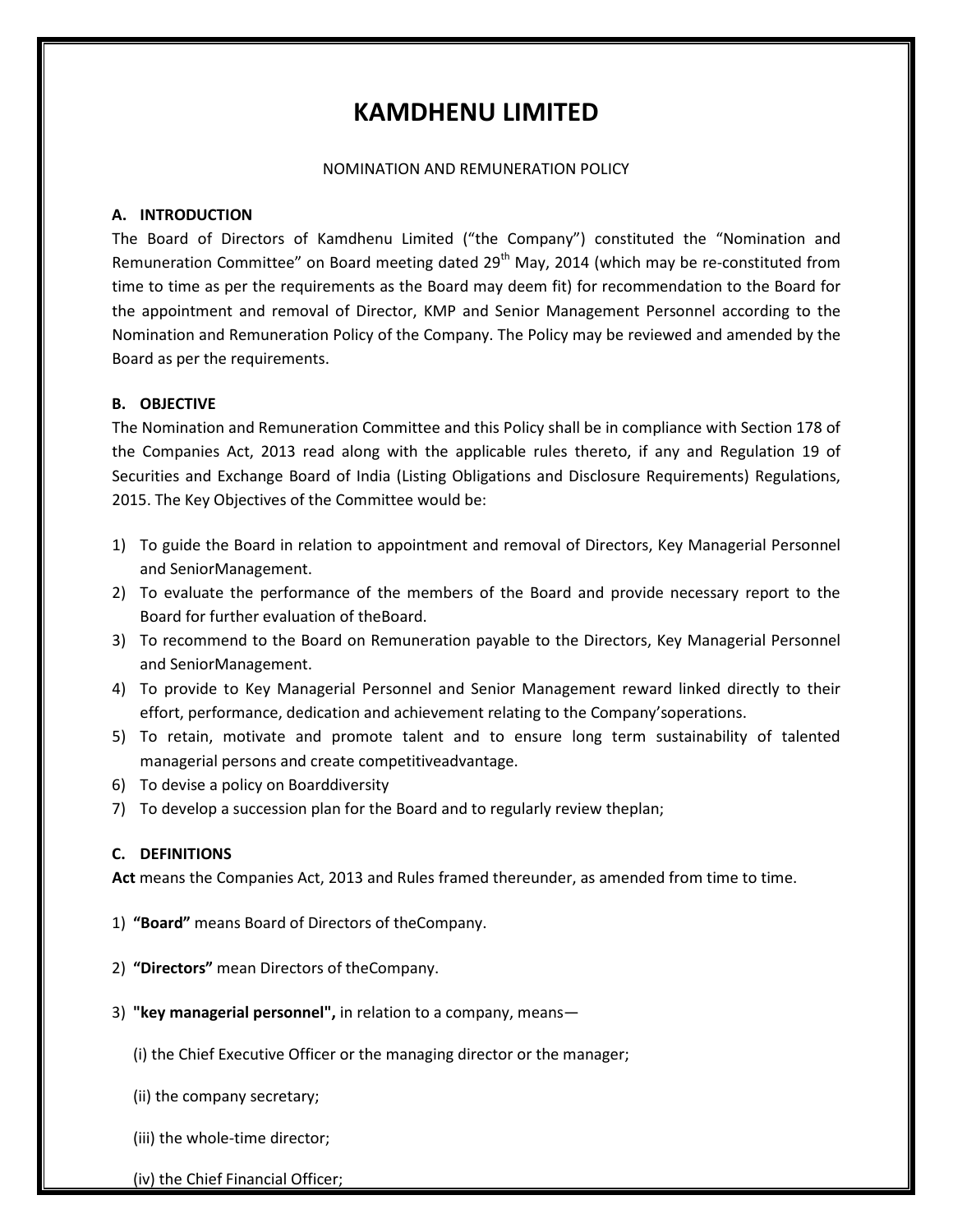(v) such other officer, not more than one level below the directors who is in whole-time employment, designated as key managerial personnel by the Board; and

4) (vi) such other officer as may be prescribed**"Senior Management"** means personnel of the Company who are members of its core management team excluding the Board of Directors including FunctionalHeads.

### **D. ROLE OFCOMMITTEE**

- **1) Matters to be dealt with, perused and recommended to the Board by the Nomination and Remuneration Committee.** The Committeeshall:
	- **a.** Formulate the criteria for determining qualifications, positive attributes and independence of a director.
	- **b.** Identify persons who are qualified to become Director and persons who may be appointed in Key Managerial and Senior Management positions in accordance with the criteria laid down in thispolicy.
	- **c.** Recommend to the Board, appointment and removal of Director, KMP and Senior Management Personnel.
	- **d.** formulation of criteria for evaluation of performance of independent directors and the board of directors, its committees and individual directors
	- **e.** devising a policy on diversity of board of directors;
	- **f.** recommend to the board, all remuneration, in whatever form, payable to senior management.]

### **2) Policy for appointment and removal of Director, KMP and SeniorManagement:**

### **a. Appointment criteria andqualifications:**

- i. The Committee shall identify and ascertain the integrity, qualification, expertise and experience of the person for appointment as Director, KMP or at Senior Management level and recommend to the Board his / herappointment.
- ii. A person should possess adequate qualification, expertise and experience for the position he / she is considered for appointment. The Committee has discretion to decide whether qualification, expertise and experience possessed by a person is sufficient / satisfactory for the concernedposition.
- iii. The Company shall not appoint or continue the employment of any person as Whole-time Director who has attained the age of seventy years. Provided that the term of the person holding this position may be extended beyond the age of seventy years with the approval of shareholders by passing a special resolution based on the explanatory statement annexed to the notice for such motion indicating the justification for extension of appointment beyond seventyyears.

### **b. Term /Tenure:**

- i. Managing Director/Whole-time Director: The Company shall appoint or re-appoint any person as its Executive Chairman, Managing Director or Executive Director for a term not exceeding five years at a time. No re-appointment shall be made earlier than one year before the expiry ofterm.
- ii. Independent Director:
	- An Independent Director shall hold office for a term up to five consecutive years on the

Board of the Company and will be eligible for re-appointment on passing of a special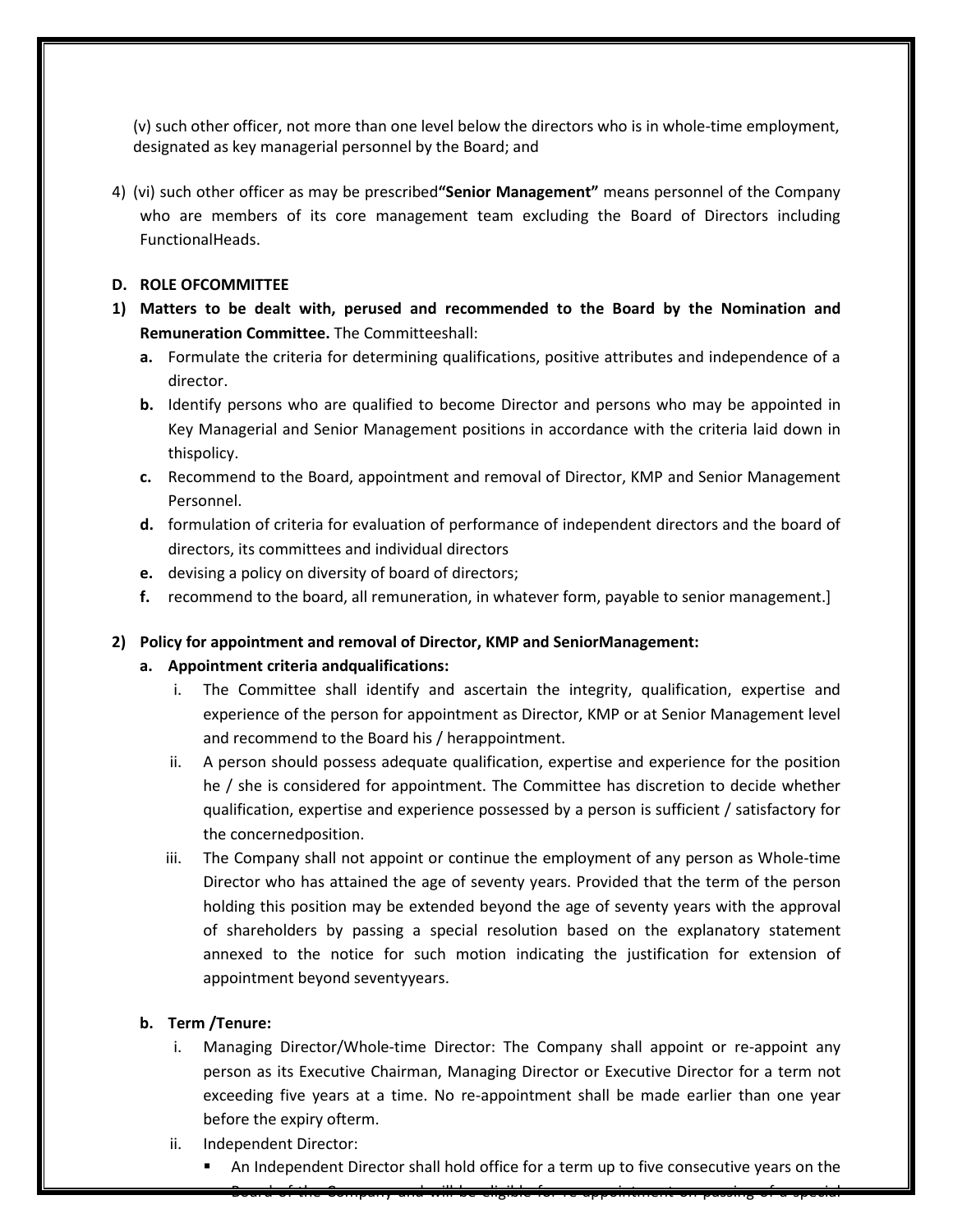resolution by the Company and disclosure of such appointment in the Board'sreport.

- No Independent Director shall hold office for more than two consecutive terms, but such Independent Director shall be eligible for appointment after expiry of three years of ceasing to be co mean Independent Director. Provided that an Independent Director shall not, during the said period of three years, be appointed in or be associated with the Company in any other capacity, either directly or indirectly. *However, if a person who has already served as an Independent Director for 5 years or more in the Company as on October 1, 2014 or such other date as may be determined by the Committee as per regulatory requirement; he/ she shall be eligible for appointment for one more term of 5 yearsonly.*
- At the time of appointment of Independent Director it should be ensured that number of Boards on which such Independent Director serves is restricted to seven listed companies as an Independent Director and three listed companies as an Independent Director in case such person is serving as a Whole-time Director of a listed company or such other number as may be prescribed under theAct.

### **c. Evaluation:**

The Committee shall carry out evaluation of performance of the Board, its committees and individual directors KMP and Senior Management Personnel at regular interval not exceeding one year.

### **d. Removal:**

Due to reasons for any disqualification mentioned in the Act or under any other applicable Act, rules and regulations thereunder, the Committee may recommend, to the Board with reasons recorded in writing, removal of a Director, KMP or Senior Management Personnel subject to the provisions and compliance of the said Act, rules and regulations.

### **e. Retirement:**

The Director, KMP and Senior Management Personnel shall retire as per the applicable provisions of the Act and the prevailing policy of the Company. The Board will have the discretion to retain the Director, KMP, Senior Management Personnel in the same position/ remuneration or otherwise even after attaining the retirement age, for the benefit of the Company.

# **3) Policy relating to the Remuneration for the Whole-time Director, KMP and Senior Management Personnel:**

### **a. General:**

- i. The remuneration / compensation / commission etc. to the Whole-time Director, KMP and Senior Management Personnel will be determined by the Committee and recommended to the Board for approval. The remuneration / compensation / commission etc. shall be subject to the prior/post approval of the shareholders of the Company and Central Government, whereverrequired.
- ii. The remuneration and commission to be paid to the Whole-time Director shall be in accordance with the percentage / slabs / conditions laid down in the Articles of Association of the Company and as per the provisions of theAct.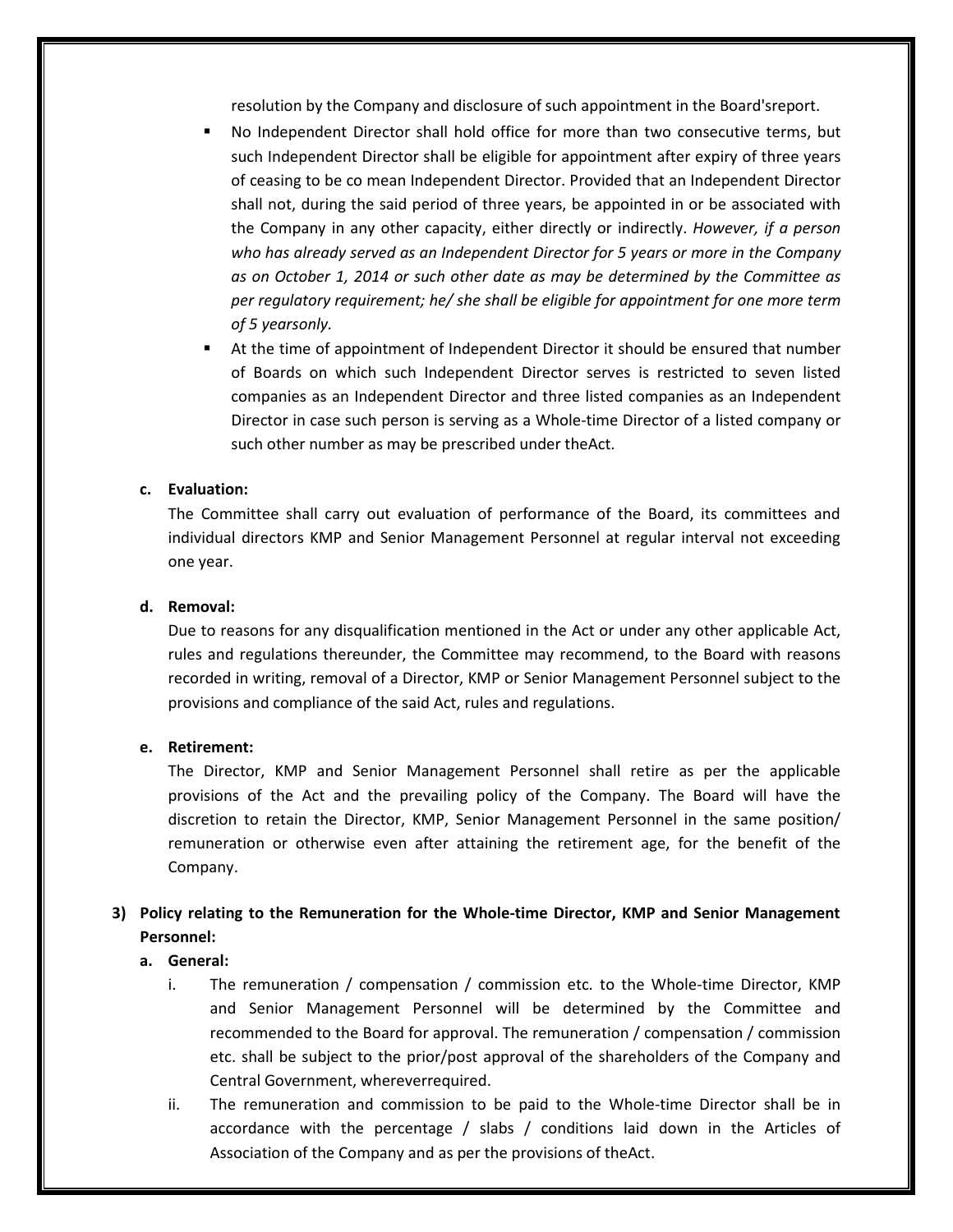- iii. Increments to the existing remuneration/ compensation structure may be recommended by the Committee to the Board which should be within the slabs approved by the Shareholders in the case of Whole-timeDirector.
- iv. Where any insurance is taken by the Company on behalf of its Whole-time Director, Chief Executive Officer, Chief Financial Officer, the Company Secretary and any other employees for indemnifying them against any liability, the premium paid on such insurance shall not be treated as part of the remuneration payable to any such personnel. Provided that if such person is proved to be guilty, the premium paid on such insurance shall be treated as part of theremuneration.

# **b. Remuneration to Whole-time / Executive / Managing Director, KMP and Senior Management Personnel:**

- i. Fixed pay: The Whole-time Director/ KMP and Senior Management Personnel shall be eligible for a monthly remuneration as may be approved by the Board on the recommendation of the Committee. The breakup of the pay scale and quantum of perquisites including, employer's contribution to P.F, pension scheme, medical expenses, club fees etc. shall be decided and approved by the Board/ the Person authorized by the Board on the recommendation of the Committee and approved by the shareholders and Central Government, whereverrequired.
- ii. Minimum Remuneration: If, in any financial year, the Company has no profits or its profits are inadequate, the Company shall pay remuneration to its Whole-time Director in accordance with the provisions of Schedule V of the Act and if it is not able to comply with such provisions, with the previous approval of the CentralGovernment.
- iii. Provisions for excess remuneration: If any Whole-time Director draws or receives, directly or indirectly by way of remuneration any such sums in excess of the limits prescribed under the Act or without the prior sanction of the Central Government, where required, he / she shall refund such sums to the Company and until such sum is refunded, hold it in trust for the Company. The Company shall not waive recovery of such sum refundable to it unless permitted by the CentralGovernment.

### **c. Remuneration to Non- Executive / IndependentDirector:**

- i. Remuneration / Commission: The remuneration / commission shall be fixed as per the slabs and conditions mentioned in the Articles of Association of the Company and theAct.
- ii. Sitting Fees: The Non- Executive / Independent Director may receive remuneration by way of fees for attending meetings of Board or Committee thereof. Provided that the amount of such fees shall not exceed Rs. One Lac per meeting of the Board or Committee or such amount as may be prescribed by the Central Government from time totime.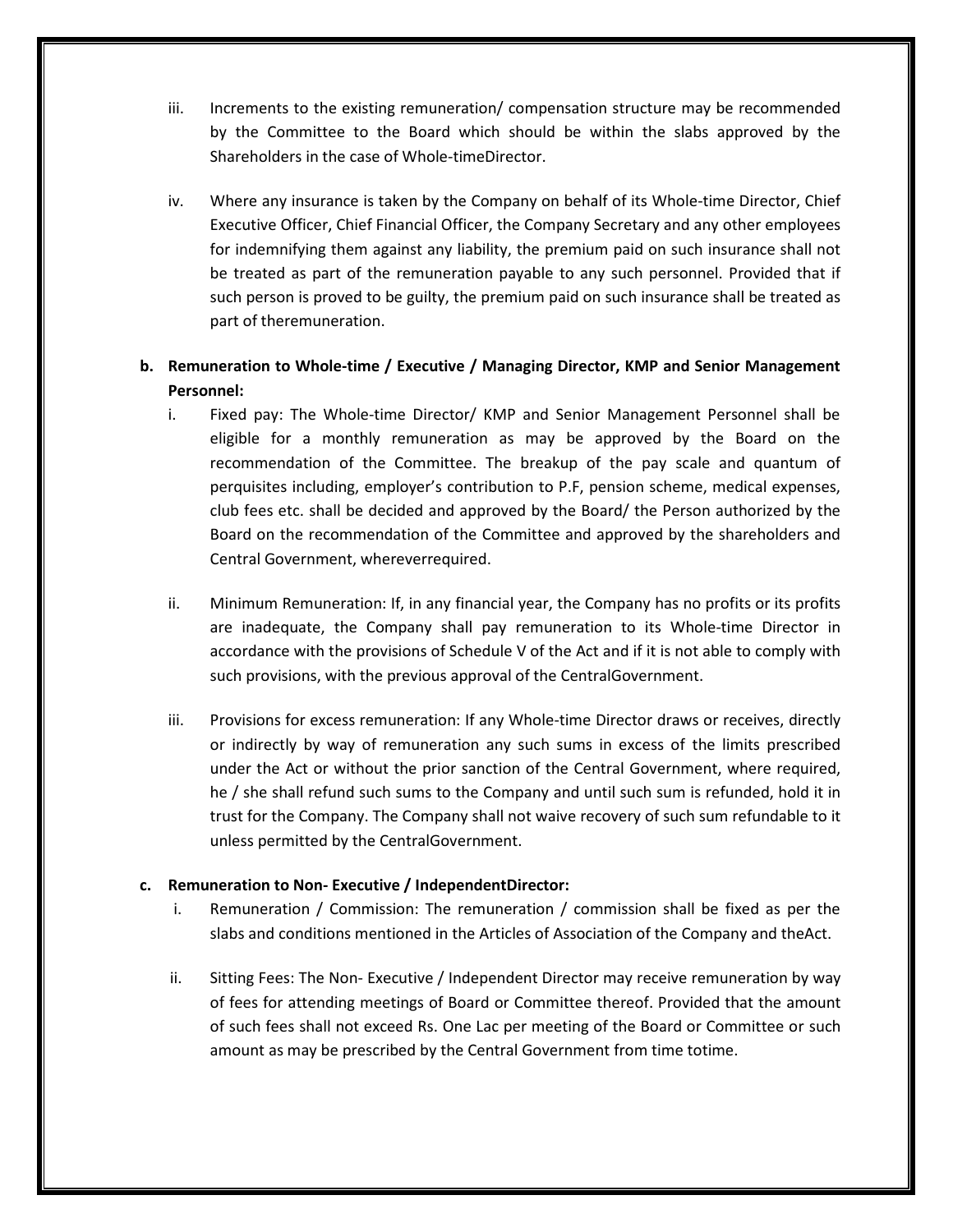- iii. Commission: Commission may be paid within the monetary limit approved by shareholders, subject to the limit not exceeding 1% of the profits of the Company computed as per the applicable provisions of theAct.
- iv. Stock Options: An Independent Director shall not be entitled to any stock option of the Company.

# **E. MEMBERSHIP**

- 1) The Committee shall consist of a minimum 4 non-executive directors, majority of them being independent.
- 2) Minimum three (3) members shall constitute a quorum for the Committeemeeting.
- 3) Membership of the Committee shall be disclosed in the AnnualReport.
- 4) Term of the Committee shall be continued unless terminated by the Board ofDirectors.

### **F. CHAIRPERSON**

- 1) Chairperson of the Committee shall be an IndependentDirector.
- 2) Chairperson of the Company may be appointed as a member of the Committee but shall not be a Chairman of theCommittee.
- 3) In the absence of the Chairperson, the members of the Committee present at the meeting shall choose one amongst them to act asChairperson.
- 4) Chairman of the Nomination and Remuneration Committee meeting could be present at the Annual General Meeting or may nominate some other member to answer the shareholders'queries.

### **G. FREQUENCY OFMEETINGS**

The meeting of the Committee shall be held at such regular intervals as may be required.

### **H. COMMITTEE MEMBERS'INTERESTS**

- 1) A member of the Committee is not entitled to be present when his or her own remuneration is discussed at a meeting or when his or her performance is beingevaluated.
- 2) The Committee may invite such executives, as it considers appropriate, to be present at the meetings of theCommittee.

### **I. SECRETARY**

The Company Secretary of the Company shall act as Secretary of the Committee.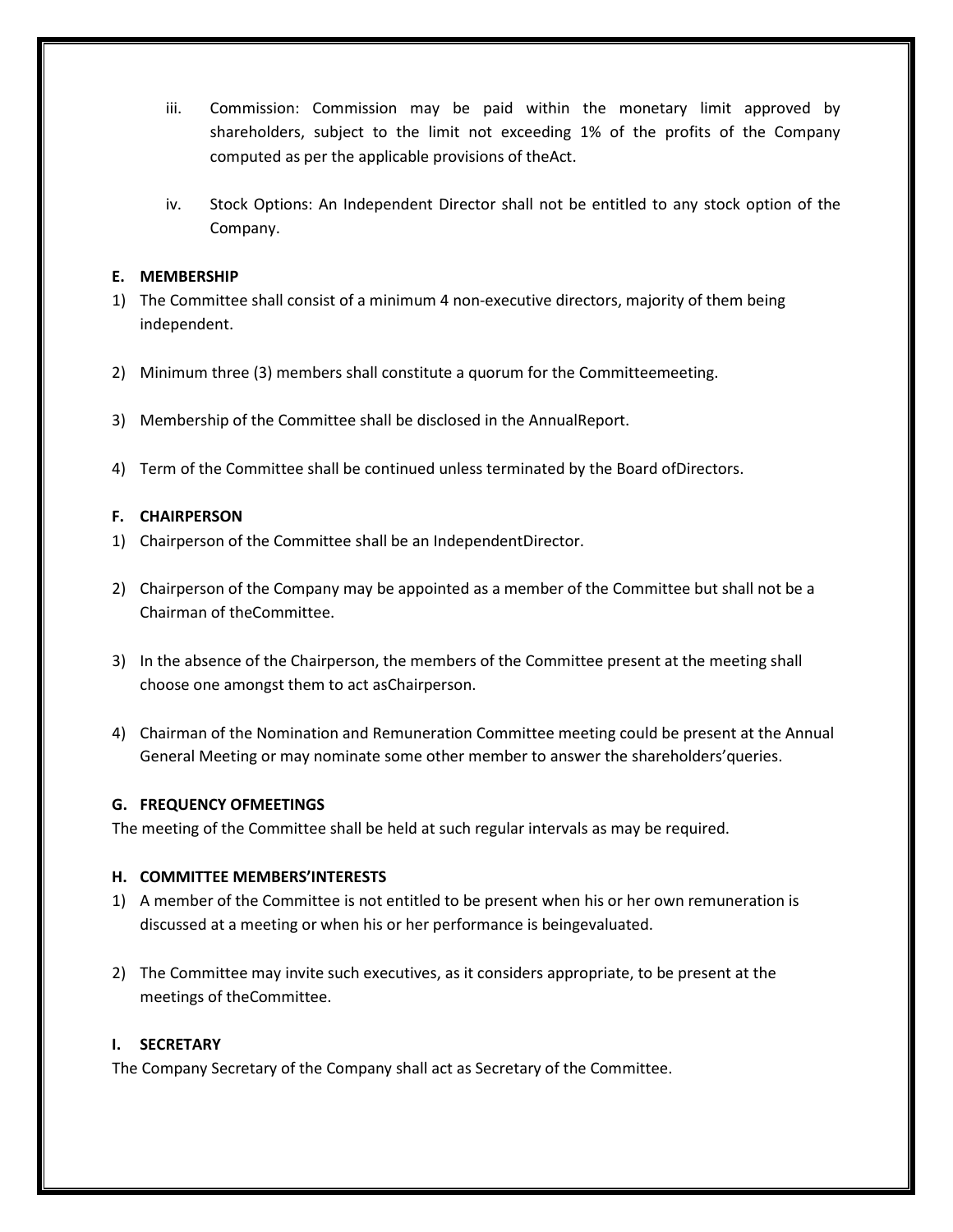### **J. VOTING**

- 1) Matters arising for determination at Committee meetings shall be decided by a majority of votes of Members present and voting and any such decision shall for all purposes be deemed a decision of the Committee.
- 2) In the case of equality of votes, the Chairman of the meeting will have a castingvote.

# **K. NOMINATIONDUTIES**

- 1) The duties of the Committee in relation to nomination mattersinclude:
- 2) Ensuring that there is an appropriate induction in place for new Directors and members of Senior Management and reviewing itseffectiveness;
- 3) Ensuring that on appointment to the Board, Non-Executive Directors receive a formal letter of appointment in accordance with the Guidelines provided under theAct;
- 4) Identifying and recommending Directors who are to be put forward for retirement byrotation.
- 5) Determining the appropriate size, diversity and composition of theBoard;
- 6) Setting a formal and transparent procedure for selecting new Directors for appointment to the Board;
- 7) Developing a succession plan for the Board and Senior Management and regularly reviewing the plan;
- 8) Evaluating the performance of the Board members and Senior Management in the context of the Company's performance from business and complianceperspective;
- 9) Making recommendations to the Board concerning any matters relating to the continuation in office of any Director at any time including the suspension or termination of service of an Executive Director as an employee of the Company subject to the provision of the law and their service contract.
- 10) Delegating any of its powers to one or more of its members or the Secretary of the Committee; Recommend any necessary changes to the Board;and
- 11) Considering any other matters, as may be requested by theBoard.

# **L. REMUNERATIONDUTIES**

The duties of the Committee in relation to remuneration matters include:

1) To consider and determine the Remuneration Policy, based on the performance and also bearing in mindthattheremunerationisreasonableandsufficienttoattractretainandmotivatemembersof